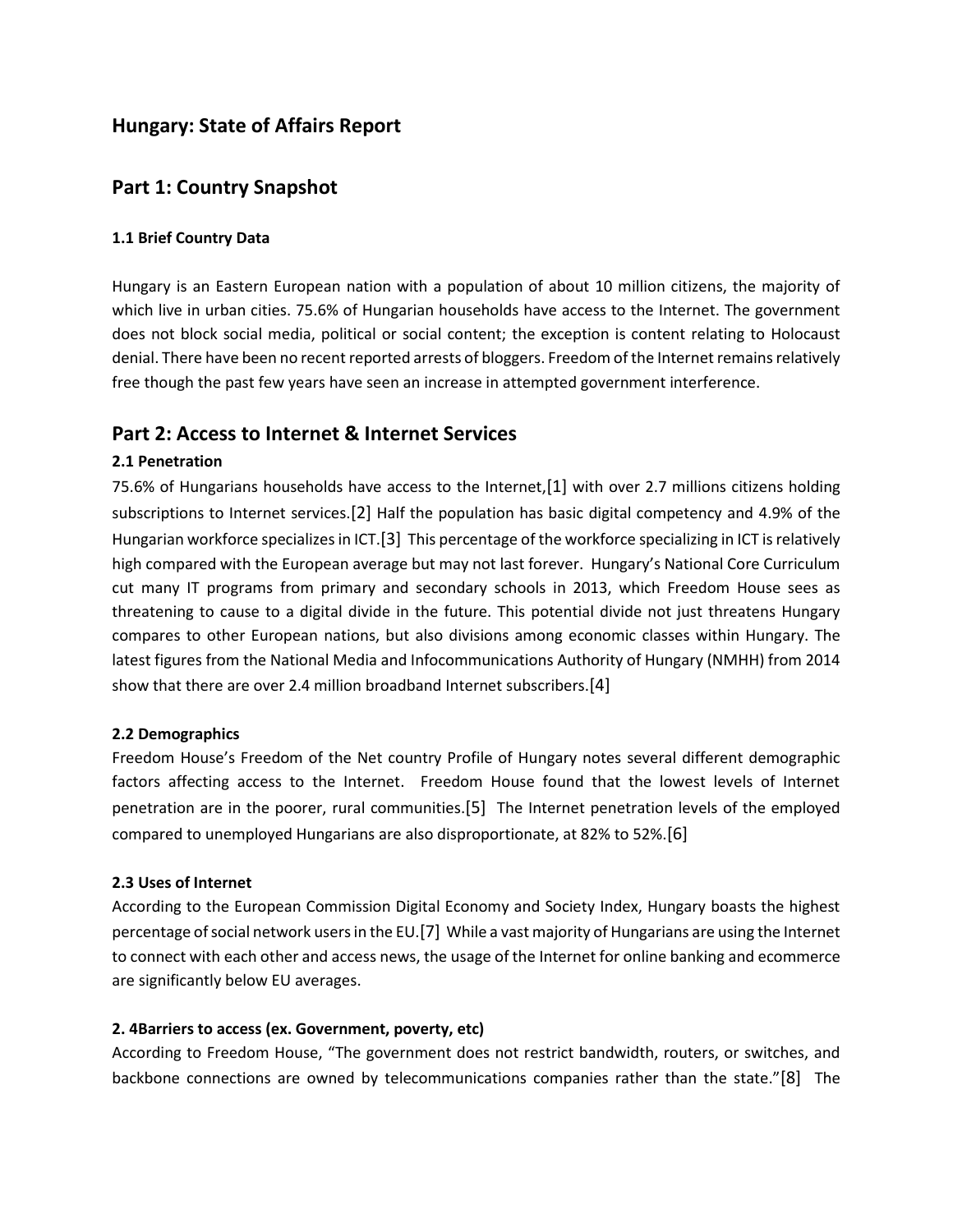government also allows free access to social media platforms. The greatest threat of internet access is potential of government intervention.

# **Part 3: ICT Actors & Infrastructure**

### **3.1 Fixed Communication**

Over two-thirds of the fixed broadband market is controlled by three ISPs.[9] The largest of these three fixed broadband ISPs is Magyar Telekom, which holds 36.1% of the market.[10] The most common type of fixed broadband subscriptions used in Hungary is via cable, followed by xDSL lines and FTTX.[11]

### **3.2 Mobile Connection**

Only 34.3% of Hungarians subscribe to mobile broadband networks with speeds of 256 kbit/s or greater, putting Hungary at the bottom of all EU countries.[12] This weak mobile broadband network is due to Hungary's non-competitive mobile market inhibiting mobile infrastructure. According to Freedom House, "There are three mobile phone service providers, all privately owned by foreign companies. The existence of only three mobile phone service providers (in addition to the resellers that use the networks of the three major mobile phone service providers) has created a relatively stagnant market in terms of mobile internet network expansion."[13] Even with the slower mobile internet speeds compared to the rest of EU, there has been a great a shift to mobile usage. The 2015 NMHH Internet Usage by Individuals Survey reveals a 5% decrease in the number of desk PC users and an increase of 8% and 3% in smartphone and tablet users.[14]

### **3.3 International Communication**

Being an EU member national and centrally located, Hungary has attracted numerous large tech companies who have helped to expand the nation's international connectivity. Companies like IBM, Oracle, HP, SAP and Erickson opening up offices in the nation, combined with Hungary's relatively liberal telecommunications infrastructure have made the ICT sector 10% of the nation's GDP.[15]

# **Part 4: Regulatory ICT Policy**

### **4.1 Regulatory/governing bodies and standards (National & International)**

The 2010 Media Laws created **National Media and Info-communications Authority (NMHH)**, and its governing body, the **Media Council**. The NMHH is responsible for "allocating television and radio frequencies and penalizing violators of media regulations."[16], where the Media Council is responsible for cases of frequency distribution or media content supervision. The President of the Authority (NMHH)l is endowed with power to impose fines on mobile service providers or other service providers who are not in compliance with prescribed regulations or for inappropriate content. The President is also entitled to impose fines for non-compliance under newly established obligations of application suppliers emerging under the anti-terror law of 2016. The process of the President appointing the head of the Media Council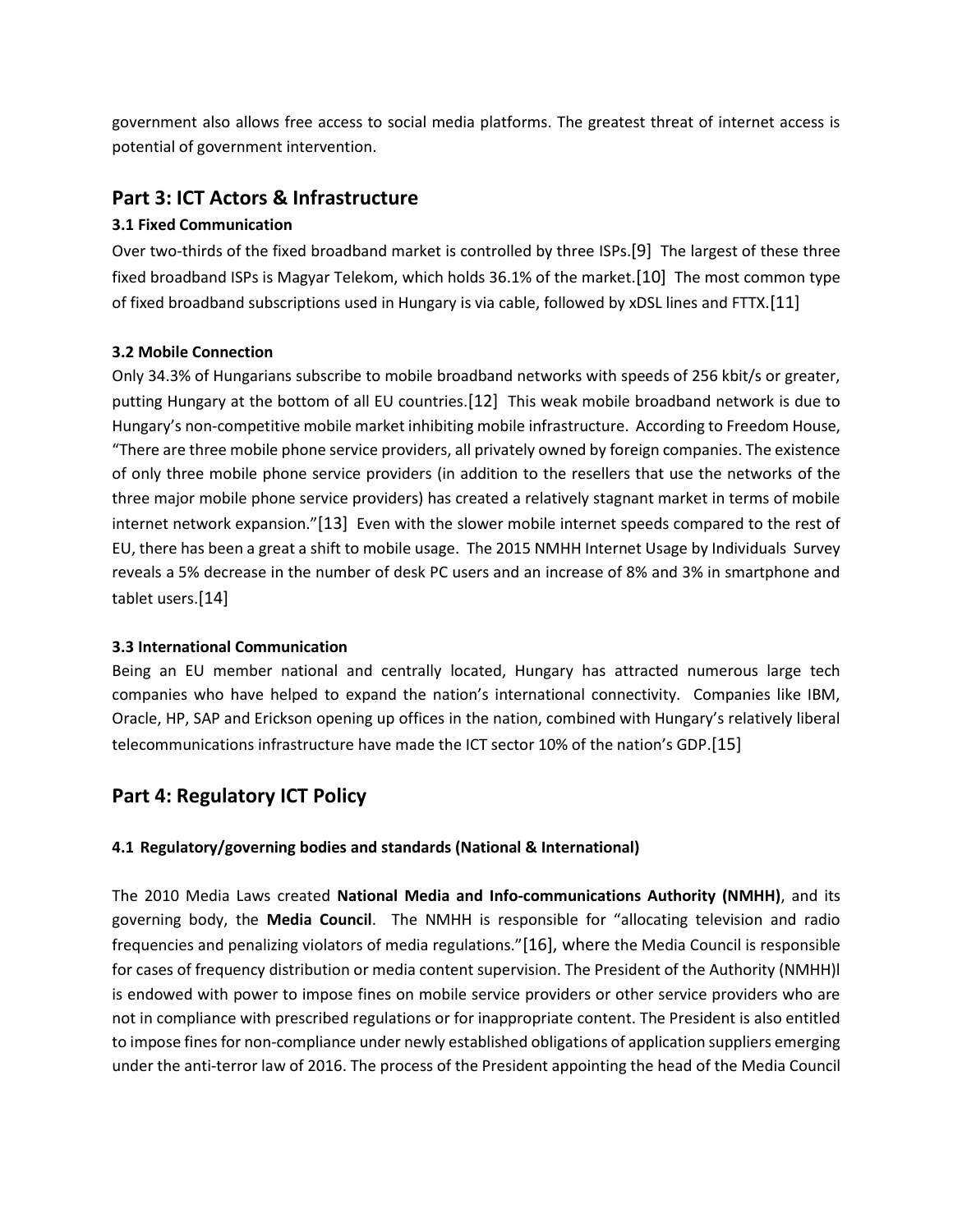draws concern that the political appointment has drawn criticism for creating an unfair politicization of the Hungarian media landscape.

The **National Authority for Data Protection and Freedom of Information (NADP)** emerged in 2012 with enacting of the Freedom of Information Act and is tasked with protecting citizens' data and access to information. There is an inconsistency in the power of the NADP. Divisions managing protection of data are able impose fines for breaches of protection of data, however, divisions managing freedom of information have no such matching powers.

The NADP prematurely replaced the former, **Data Protection Commissioner**. The replacement of the office of the Data Protection Commissioner before its term was over was seen as a highly politicized move to put Fidesz leaders in power. The EU Court of Justice even ruled in 2014 that Hungary's replacement of the Data Protection Commissioner with the NADP did not oblige with EU law.[17]

# **Part 5: Information Security, Data Protection and Privacy**

There are cases, according to provisions of Act CXXV of 1995 on national security agencies, where covert government surveillance can only be conducted based on the authority of judicial warrant. However, there are some cases where ministerial warrants are sufficient. The European Court of Human Rights declared that secret government surveillance based on ministerial authorization contradicted articles of the European Convention of Human Rights (unnecessary and therefore disproportionate restrictions on right to privacy). See Szabo and Vissy vs. Hungary. Legislators have to amend respective regulations in order to abolish non-judicial authorization of surveillance, but so far such measures have not been taken.

The secrecy of government surveillance makes it difficult to know full extent of Hungarian government surveillance, but Privacy International's 2015 report on Hungary reveals that the Hungarian government has purchased surveillance materials from the Hacking Team, an Italian Company, and from Gamma International, a German company. An August 2014 report revealed that the Hungarian government was a purchaser of Gamma International's Finfisher product and in July 2015 it was uncovered that the government purchased spyware from the Hacking Team.[19]

## **Part 6: Legal Overview**

**Terrorist Threat Amendment to Hungarian Constitution June 7th, 2016**: Following the Brussels Terror Attack, Hungarian Parliament added a Constitutional Amendment in order to establish a new special legal order: the threat of terror. According to the amendment, in the event of an act of terror or its considerable and immediate danger, the National Assembly - at the initiative of the cabinet - can declare a state of emergency due to a threat of terror (with the support of two-third majority of MPs present). Based on the new rules, the cabinet can introduce special measures until parliamentary approval or up to 15 days. The Government may issue decrees empowered, under cardinal law, to suspend the application of certain laws or derogating from the provisions of laws, and to take other extraordinary measures.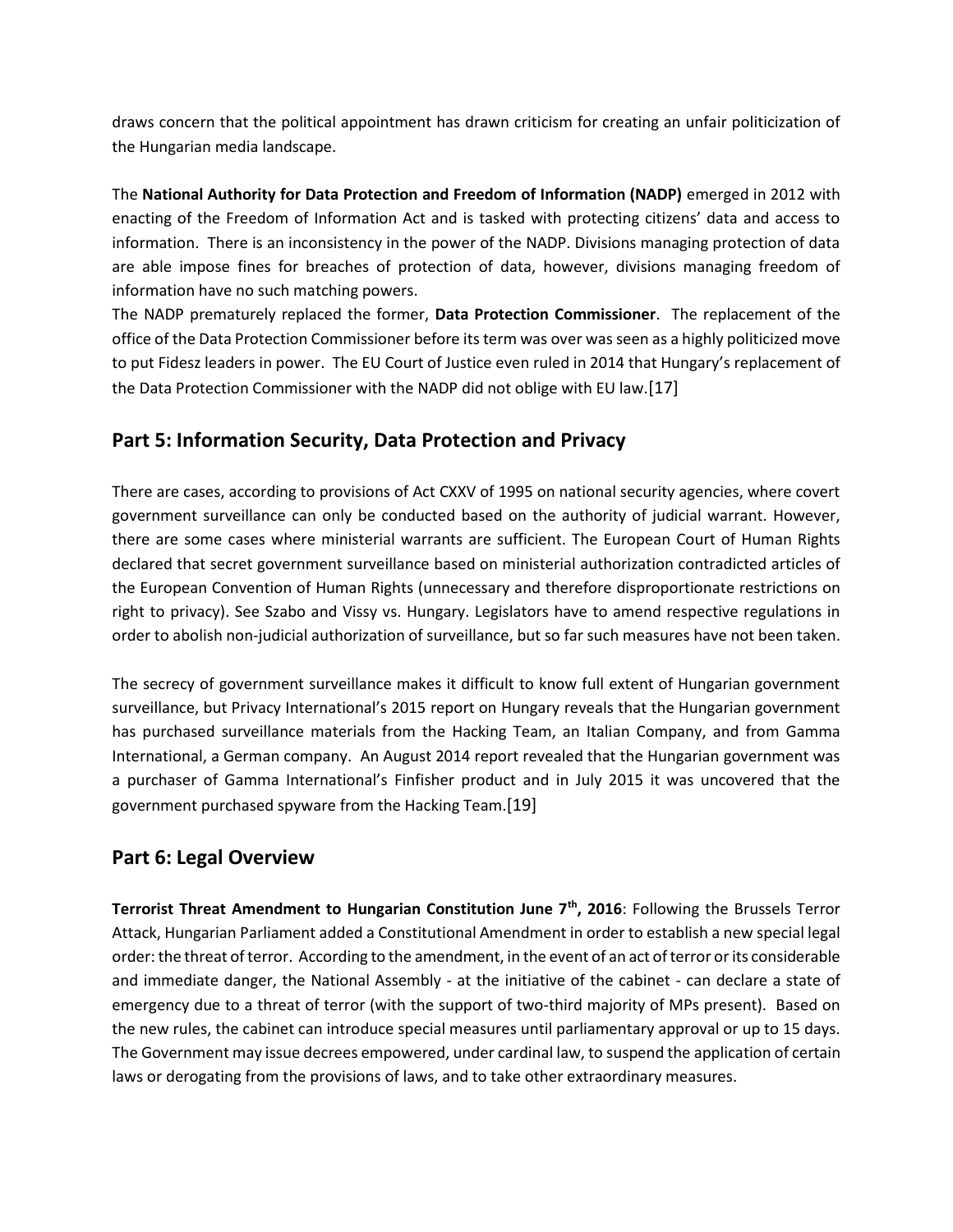Within the framework of the anti-terrorism legislation, Act LXIX of 2016, many other regulations were amended including the act on the national intelligence agencies, the police act, the act on electronic commerce and on information society services as well as the act on electronic communications: specifically a wide range of disproportionate restrictions on fundamental rights including the protection of online privacy of citizens.

**Amendment to act CXXV of 1995 on National Security Services:** The National Assembly also established the Counter-terrorism Intelligence and Criminal Analysis Centre (TIBEK), granting the government more power to conduct a range of anti-terror operations. One of these new powers focuses on the control of Internet communication and "collecting and analyzing data on public security threats."[20]

### **Act L of 2013 on the Electronic Information Security of Central and Local Government Agencies**

The Act created and organized the agencies responsible for information and cyber security. The Act was modified in 2015 in order to untie the numerous separate agencies into the single National Cyber Security Center.[24]

**Act C of 2012**: The Penal code defines the criminal acts concerning cases of libel and slander, therefore publishing (or disseminating) defamatory content is still criminalized in Hungary According to Freedom House, the Act does not distinguish between traditional media outlets and more modern online media outlets. This lack of distinction means that even the articles of small blogs are considered to be "before the public at large" and broadens the scope of media outlets capable of being accused of libel. [25] **Amendment to the Penal Code in November 2013**: The Hungarian Parliament changed the penal code to make the publishing or distribution of defamatory videos or recordings punishable by a sentence of up to three years.[21] OSCE Representative on Freedom of the Media, Dunja Mijatovic, expressed that the new change can be dangerously misused to silence investigative journalism and opposition media. Penal Code Revisions in 2013 further affected the nature of internet access by mandating that ISPs block illegal content hosted outside of the country.[22] The NMHH regulates which websites the ISPs are ordered to block using a database known as KEHTA, or Central Electronic Database of Decrees on Inaccessibility but one also needs a judicial decision to block content as KEHTA only contains data related to these decisions .[23]

**Act CXII of 2011 on the Right of Informational Self-Determination and on the Freedom of Information (Freedom of Information Act).** Replaced the older Act LXIII of 1992 on the Protection of Personal Data. The Freedom of Information Act aims to ensure the rights of individuals to privacy and "to access and disseminate data of public interest"[26] and implements EU Data Protection Directive 95/46/EC.[27] The Act replaces the former Data Protection Commissioner with the new National Authority of Data Protection and Freedom of Information (NADP). Similarly to Act CLXXXV, the head of the NADP is "appointed by the president of the republic based on the suggestion of the prime minister for a nine-year term and can be dismissed by the president based on the suggestion of the prime minister on potentially arbitrary grounds,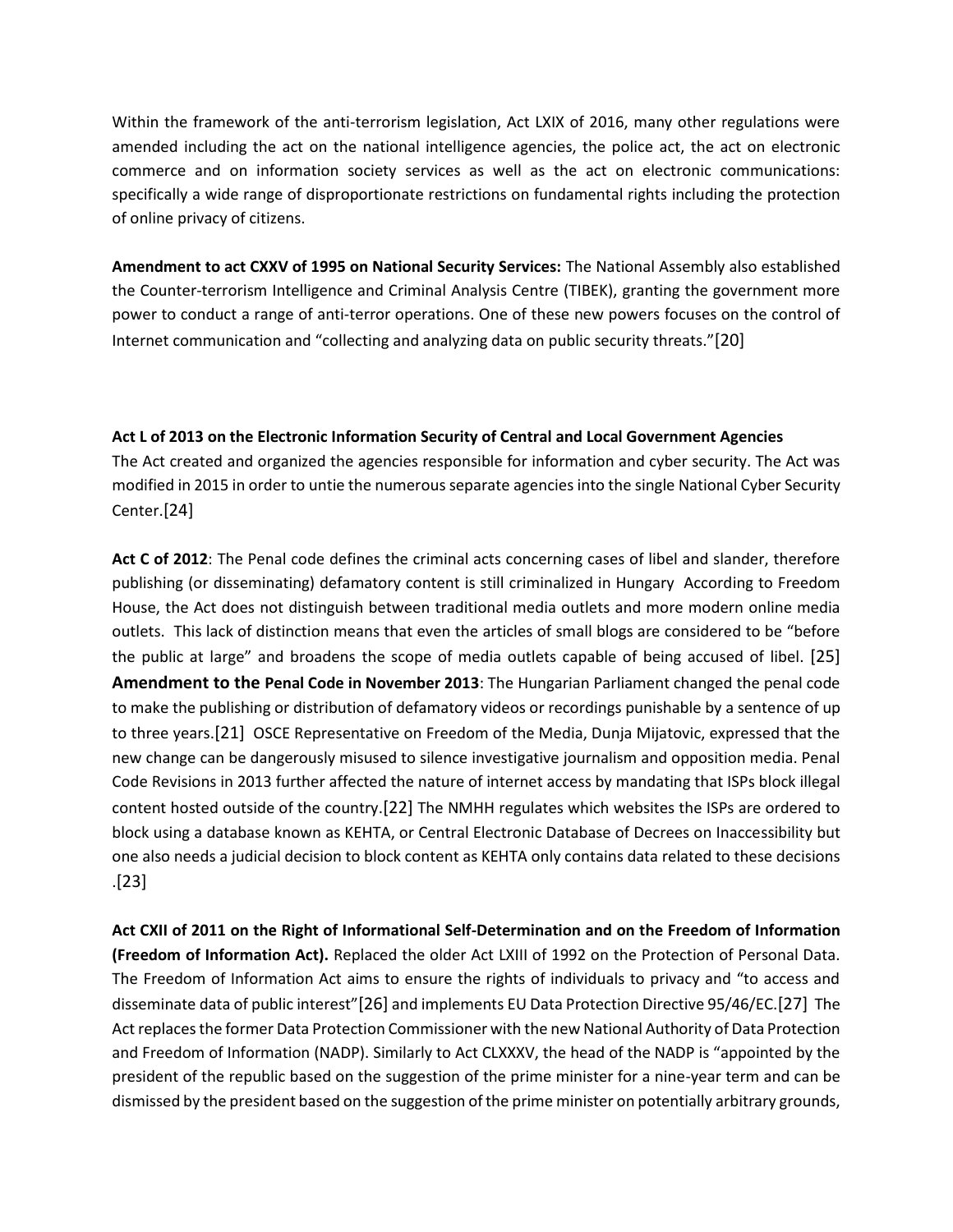calling into question the independence of the agency."[28] An amendment was further added to the Freedom of Information Act in 2013 making it harder to access public information. The adopted motion stipulated that the requests for data with the purpose of a comprehensive, account level and itemized control of the financial management of a body with public service functions are regulated in a specific relevant law (therefore are exempted from the scope of public data requests filed by citizens). In 2015, the National Assembly adopted another motion aiming at discourage people for filing requests. Data controllers became entitled to easily and arbitrarily charge data requesters not only for copying, processing and sending data, but also for fulfilling data requests as such. They can also deny requests relying on the argument that the requested data is a "preparatory document" that could also be used in the future during the preparation for a certain – closer non-definable – decision, or could restrict the fulfillment of the request based on copyright issues. The amended provisions were harshly criticized by K-MONITOR and TASZ, watchdog NGOs, who considered the modification of the law unconstitutional.

The act established the aforementioned National Data Protection and Freedom of Information Authority (NAIH), which is empowered to impose fines and sanctions on data controllers in certain circumstances. Regardless, freedom of information rights is not gained through imposition of fines. The NAIH is supposed to be independent from government instruction and influence, "however, such independence is questionable when the head of the NAIH is appointed for a period of nine years by the President based on the sole nomination of the Prime Minister."[30]

**Fundamental Law of Hungary: Freedom and Responsibility** (Article VI 1-3, Article IX, 1-6.[31]) Article VI promises citizens the right to privacy, the protection of their personal data and the right to data of public interest. Article IX of the Fundamental law also grants citizens freedom of expression, freedom of the press, and established the rules for governing the media and telecommunications.[32]

### **Act CIV of 2010 on the Freedom of the Press and the Fundamental Rules of Media Content**

The legislation was supported by new controlling, conservative party, Fidesz - Hungarian Civic Alliance (in brief: Fidesz). The Act was created in order to conform to previously established European Union Media Laws. According to the Legal representative of the Association of Hungarian Journalists, Dr. Márton Nehéz-Posony, Act CIV "outlines the basic and substantial rules of media content."[33] The concerning features of the Act arise from the vagueness of writing and threat of biased interpretation by the governing powers. For instance, Article 12 of the Act reserves the right for individuals to request corrections in the press, which can hamper freedom of speech depending on enforcement. The Act regulates both the electronic media outlets (radio and television) and offline and online press, with similar content regulations in effect for the two different type of media.

**Act CLXXXV of 2010 on Media Services and Mass Media:** Where Act CIV of 2010 outlines the brief rules of media content, Act CLXXXV of 2010 focuses on the governing authorities, implementation, and regulation of the media. There is also a content related provision. Act CLXXXV of 2010 established the National Media and Infocommunications Authority (NMHH) for administration of media content, and established the Media Council President as the decision maker with the power to penalize and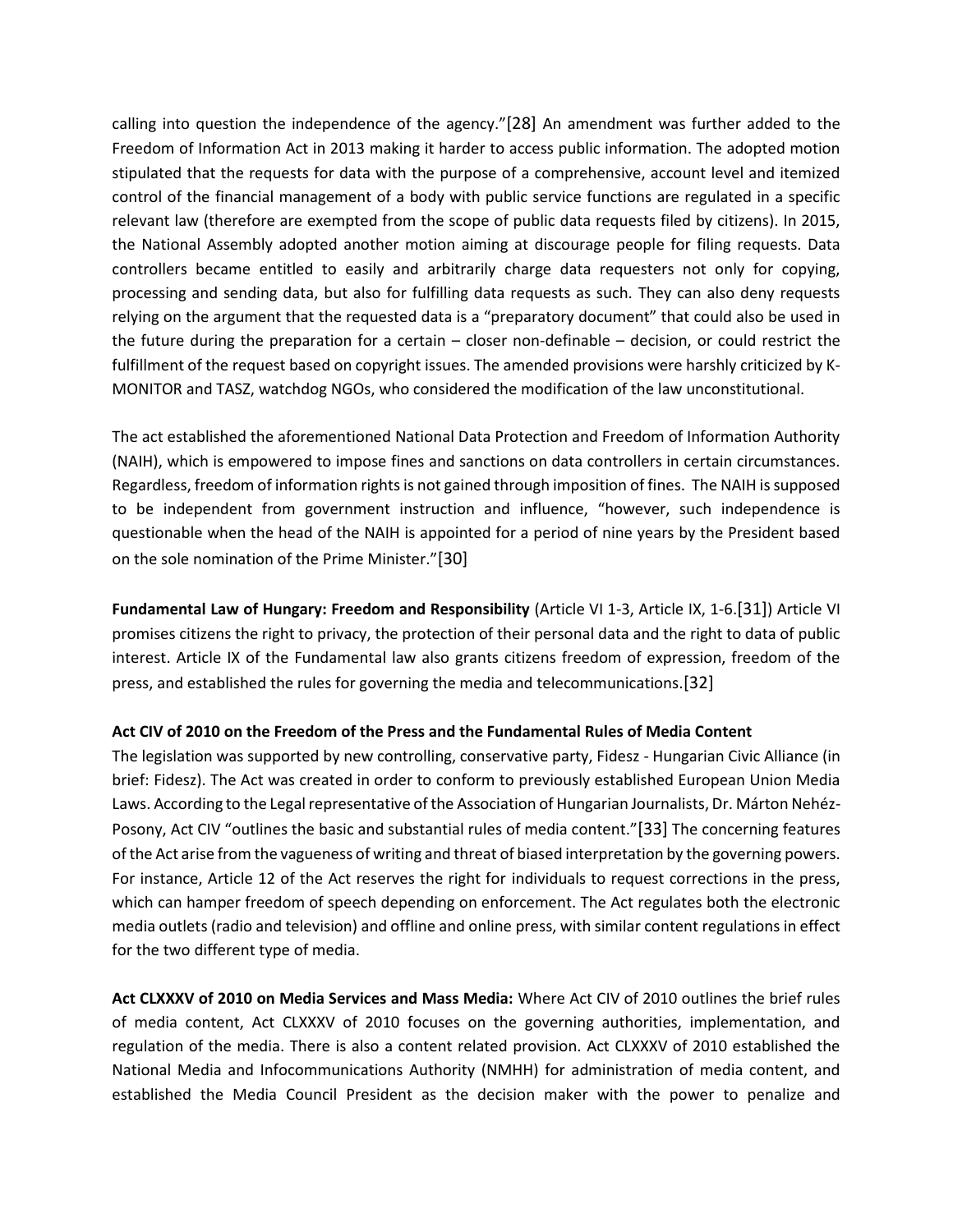suspend.[34] The leadership of the NMHH and the Media Council come from political nominations and appointments, which could allow the ruling parties to harness the media to stifle opposition. Section 189 of the Act even gives the Media Council the power to force ISPs to temporarily block certain online content.[35]

### **Act C on Electronic Communications 2003**

Article 92 of the Electronic Communications Act stipulates that ISPs and other electronic communications providers are required to work with governmental authorities conducting covert investigations.[37] Agencies also "have the power to acquire the metadata relating to customer communications including, among others, traffic data, IMEI number, service use information, subscriber information, but not the content of the communications"[38] which providers are instructed to hold onto for 6 months. There is an ongoing legal procedure against one of the biggest mobile service provider, where a staff member of HCLU requested the company to provide information of which body was granted access to which pieces of the personal data (with the purpose of the data transfer as well) and to erase the retained information. The company refused to erase the retained data since it stated that it was its legal duty to retain and process it. The courts accepted the company's argument; therefore the plaintiff submitted a constitutional complaint referring to the fact that provisions of 159/A § of the act on electronic communications contradict the Fundamental Law of Hungary.

### **Act CVIII on Electronic Commerce and Information Society Services of 2001**

The Act on E-Commerce limits liability of ISPs and websites of intermediary services and aims to protect consumers from unsolicited commercial communication, such as emails. The Act also includes a "notice and takedown" procedure to be used when websites are violating copyright laws.[39] According to the newly adopted provisions of the law (based on the anti-terror motion), application suppliers (that is an entity that could provide information society services - including also featured encrypted communication between users) are required to store and disclose (meta)data of users in case of request of authorized services on a broader scale. Motion Packet LXIX of 2016 amended the act.

#### **Litigation:**

**Hyperlinking Court Case 2016:** A news story published on 444.hu in 2013 described rowdy football fans and contained a hyperlink to a YouTube video containing local interviews. One of the interviewees described the rowdy fans as "jobbikers," a reference to Hungary's far-right Jobbik Party. Though the Jobbik Party was not mentioned in the article, the mention in the hyperlinked video was enough to find 444.hu guilty of dissemination defamatory statements. This necessitated the redaction of the hyperlinked video from their site. 444.hu has challenged the Hungarian Court's ruling and has brought the case the European Court of Human Rights.[42]

**Szabo and Vissy v. Hungary 2016**: The Civil Society Organization, Eötvös Károly Institute, brought suit against Hungary over the constitutionality of the Hungarian Law allowing surveillance and the collection of data without a warrant by the Hungarian Anti-Terrorism task Force, which was established by 2011 anti-terrorism legislation.[43] The Hungarian Constitutional court dismissed the case in 2011 which led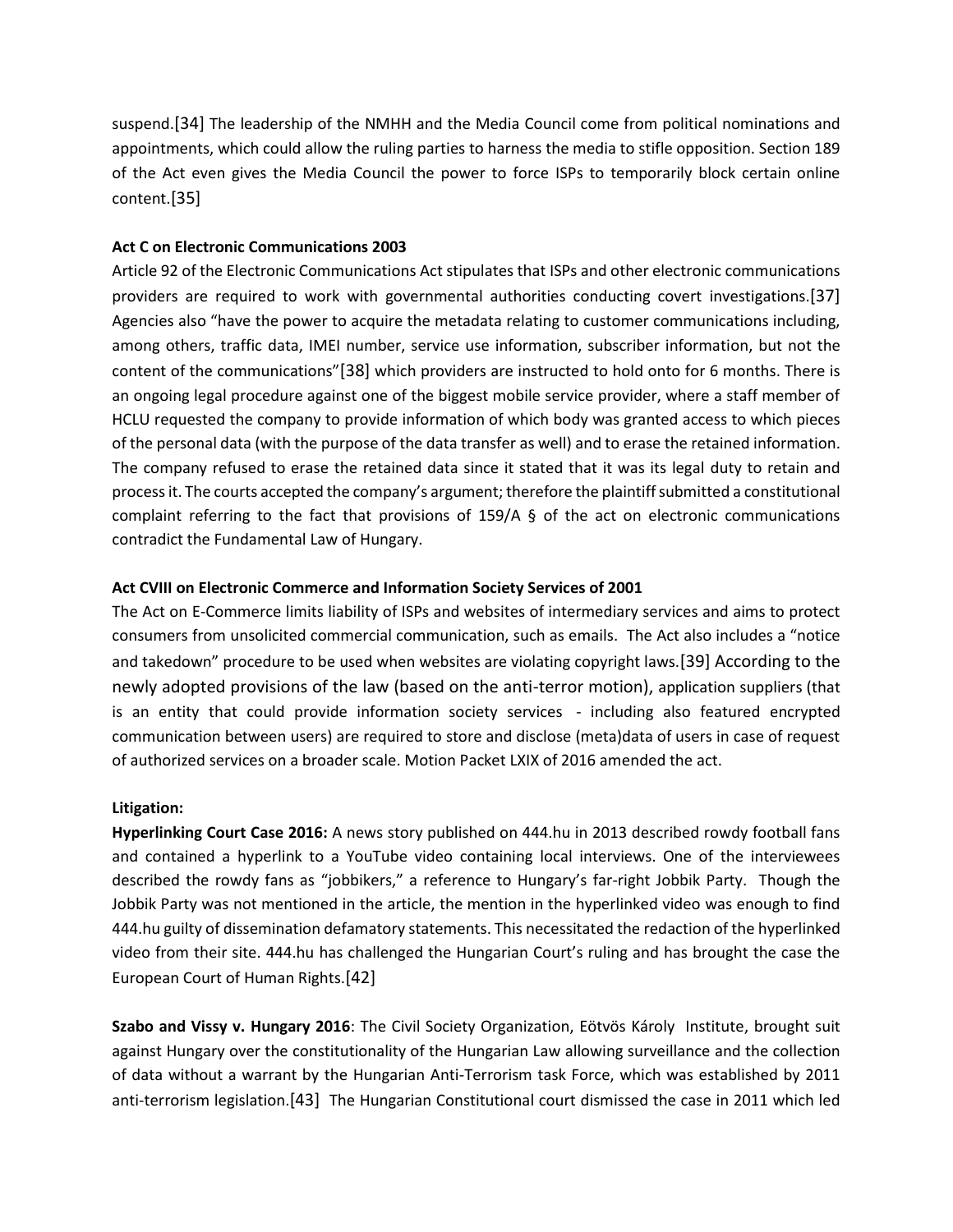to Szabo and Vissy filling the case with the European Court for Human Rights (ECHR). The ECHR found in January of 2016 that the surveillance was a violation of Article 8 of the European Convention of Human Rights.

#### **European Court of Human Rights: MTE & Index.hu vs Hungary, 2016:**

MTE published an article criticizing the business practice of two real estate companies and the article was republished on Index. Angry readers took to the websites' comment sections to express their frustrations with the real estate companies. The two real estate companies brought suit against MTE and Index and the Hungarian court found them liable for the offensive comments in their comment sections. MTE and Index therefore took their case to the European Court of Human Rights. The European Court "considered that the Hungarian courts, when deciding on the notion of liability of the applicants' case, had not carried out a proper balancing between competing rights involved, namely between the applicants' right to freedom of expression and the real estate websites' right to respect for its commercial reputation"[48] and that Hungary breached Article 10 of the European Convention of Human Rights.

### **Case C-288/12, European Commission vs Hungary**, **April 8, 2014:**

European Commission brought on lawsuit and forced Hungary to pay fees for failing to implement European Parliament standards (Directive 95/46/EC) for the protection of personal data and the free access of information. The European Commission also charged Hungary for prematurely ending the tenure of the Data Protection Commissioner and replacing the agency with a new National Authority of Data Protection (NADP), whose leadership is appointed by the President, in Act CXII of 2011.[44]

**Facebook Post Lawsuit November 2014**: Hungarian President, Janos Ader, sued Andras Vagvolgyi for one million HUF over a Facebook post Vagvolgyi wrote describing Ader's arrest and imprisonment for drunkenly shooting his pistol during his military service in 1978. Both Mr. Vagvolgyi and the portal (the subsequent sit disseminating the defamatory content) were condemned by the court to pay restitution, which was reduced by the Supreme Court of Hungary.

**Kuruc.info Case May 2013:** Kuruc.info is a far right, Hungarian website that publishes racially prejudice and inflammatory articles. Because the website is hosted outside the country, on US-servers, Kuruc.info could not be shut down directly by the Hungarian government. The Hungarian Government tried to subpoena U.S. Internet companies into providing details on kuruc.info but U.S. Courts denied the subpoena due to protection under the First Amendment, "and while certain classes of defamatory speech are unprotected by the First Amendment, (U.S.) judgments under foreign libel laws that are less speechprotective than American libel laws can't be enforced in the U.S."[47] In May 2013, a bill 50 was introduced to the parliament, which could be also called as "lex Kuruc.info." If accepted, it would enable the Hungarian state to block sites operated from abroad. If a domestic court finds a website illegal, the minister of justice calls the attention of the given country about the court's decision, and if the foreign authority does not respond or act for 30 days, the Hungarian authorities can block the site. The Hungarian Court therefore decided that based on its inflammatory content, the website would be blocked and made inaccessible from within Hungary.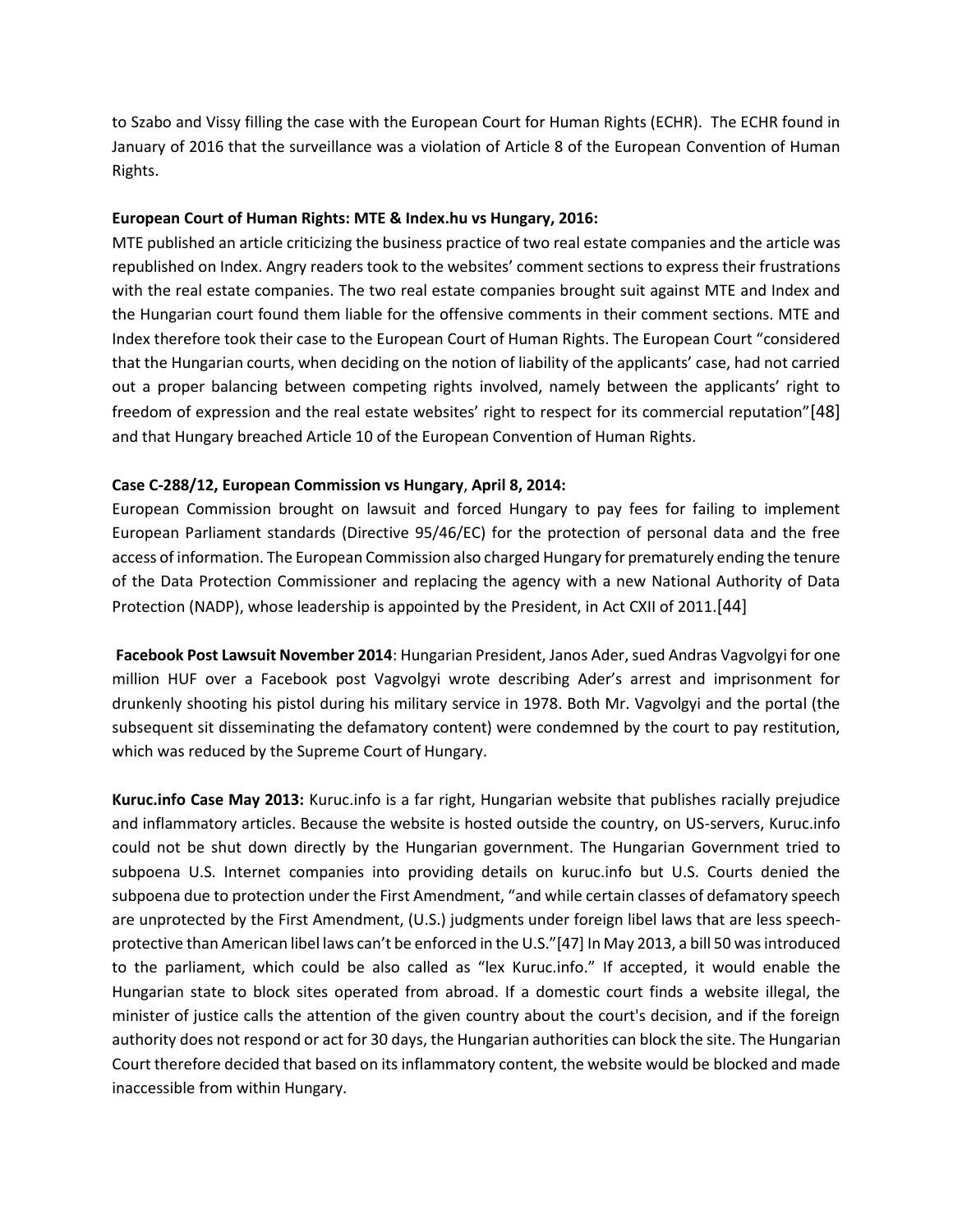**Hungarian Constitutional Court Ruling No. 165/2011 (XII. 20) AB:** Constitutional Court Ruling came after the implementation of Hungary's new media legislation in 2010 (Acts CIV & CLXXXV). The Court's decision found that the two new laws may have been implemented hurriedly but the process was constitutional. The ruling also found that printed and online media could be regulated under the new authority of the NMHH. With regards to the protection of journalistic sources, the regulations are constitutional "yet still insufficient development when compared with the previous regulations"[45] The Court did find the obligation for parties to provide data to the NMHH, even when outside of the NMHH's own procedures, to be unconstitutional. The Court further found that the appointed Media and Communications Commissioner, who oversees consumer complaints and infringements of rights, does not have the right to access data from service providers because it "affects the freedom of the press and editorial freedom and is prejudicial to freedom of the press, and is therefore unconstitutional."[46]

**Hungarian Civil Liberties Union vs Telenor**: The Court of Justice for the European Union found that Internet and telephone providers could not retain the data on clients. The ruling was not enforced because the Hungarian Act on Electronic Communication requires providers to hold data for six months. The Hungarian Civil Liberties Union took the Phone Providers to the Hungarian Constitutional Court to repeal the data collection.

**Uj v. Hungary 2008 (Libel Case):** A journalist was found guilty of libel for describing the Hungarian Wine, Tokaj, as "shit." The case eventually made its way to the European Court for Human rights in 2011 where the defendant was acquitted.[49]

## **Part 7: Information Campaigns and Internet Activism**

**Tax Protests of 2014:** When the Hungarian Government proposed charging ISPs a tax of about US \$0.61 per GB of data, mass protests erupted all over Hungary. Citizens understood that the new tax on the providers would be passed onto consumers; further restricting Hungarians access to the Internet. The protests proved to be successful and led to the government from removing the proposal.[50] These protests were coordinated along with the anti-corruption movement in Hungary. There were other internal political events concerning political leadership corruption and this tax proposal was seen as an outrageous move to shift attention from government corruption.

**Social Networks**: Social Networking platforms, like Facebook, enjoy wide popularity in Hungary with over 5 millions users.[51] With no government restrictions placed on the access of social networking sites, they have become an effective tool for organizing activist campaigns. The Tax Protests of 2014 were organized through Facebook and mobilized "tens of thousands of people."[52]

**Opposition Media and Advertising:** Opposition party media channels are weakened through the allocation of advertising spending. Freedom House noted that government companies have disproportionate power in advertising and tend to influence where private companies buy advertising space. By selecting media channels beneficial to the ruling party and bypassing opposition media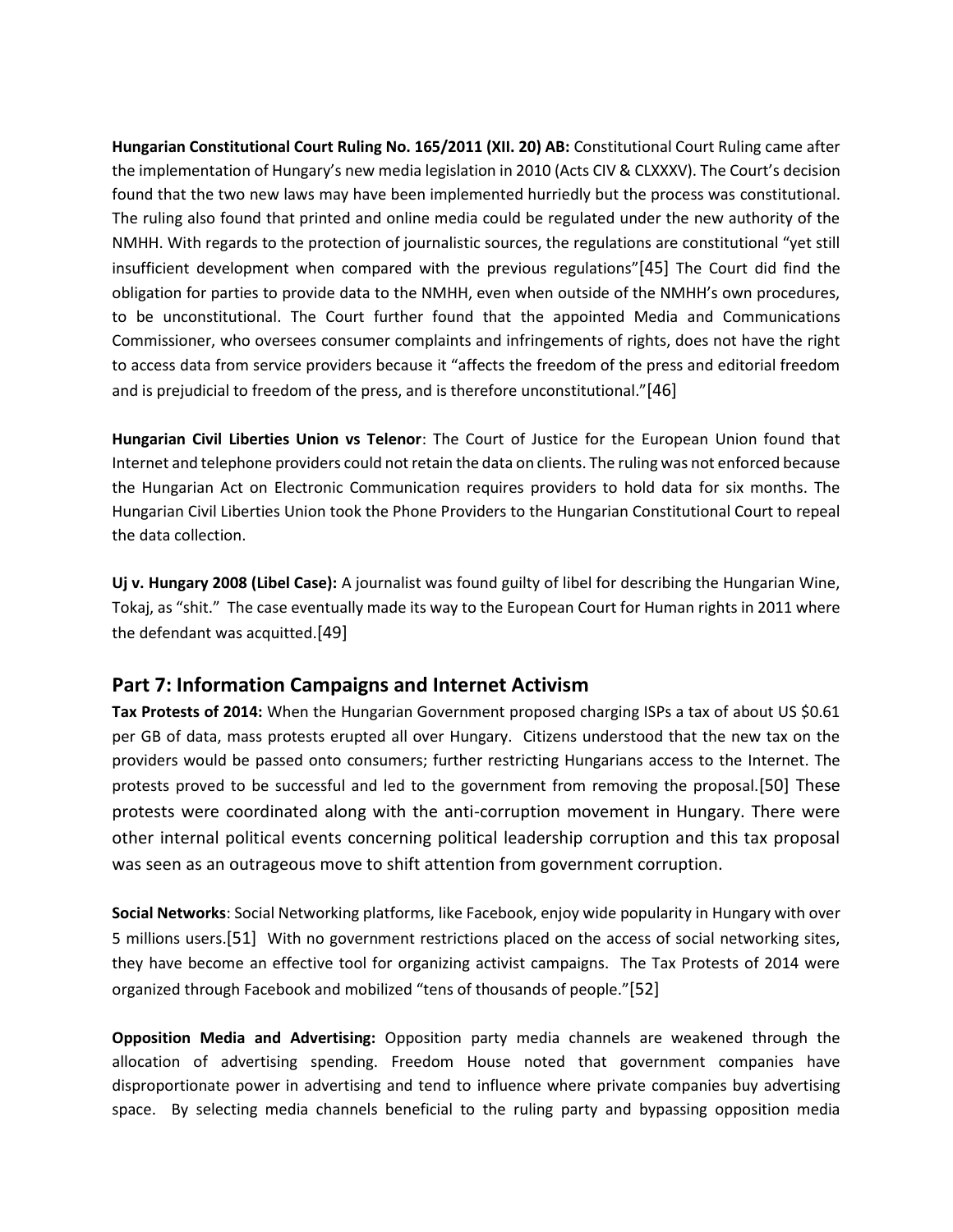channels, opposition media loses revenue and its ability to reach large audiences. Freedom House uses the example of Stop.hu, an opposition Socialist party, who had to make numerous staff reductions in 2013 because businesses would not advertise on the website critical of the ruling party.

This issue is related to Hungarian political finance system and related corruption. Political parties spend heavily on media and advertising. These funds are often exempt from proper audits. Which means that campaign finance audits are incomplete.

**Anonymous**: On Christmas Day of 2015, hacker group Anonymous published a video declaring a hacking war of Hungarian ruling party Fidesz. Anonymous cited the ruling party's censoring of journalists, homophobia, treatment of refugees, and repression of freedom of speech as the reason for the start of targeted hacks. Anonymous pledged to continue the hacks until Fidesz made radical changes.[53]

- [1] OECD. "Internet Access." OECD Publishing, June 25, 2014. http://www.oecd-ilibrary.org/science-andtechnology/internet-access/indicator/english\_69c2b997-en.
- [2] "Key ICT Indicators OECD." http://www.oecd.org/sti/ieconomy/oecdkeyictindicators.htm.
- [3] "Hungary Digital Single Market European Commission." *Digital Single Market*. https://ec.europa.eu/digital-singlemarket/en/scoreboard/hungary.
- [4] "Hungary | Country Report | Freedom on the Net | 2015." https://freedomhouse.org/report/freedomnet/2015/hungary.
- [5] "Hungary | Country Report | Freedom on the Net | 2015." https://freedomhouse.org/report/freedomnet/2015/hungary.
- [6] "Hungary | Country Report | Freedom on the Net | 2015." https://freedomhouse.org/report/freedomnet/2015/hungary.
- [7] "Hungary Digital Single Market European Commission." *Digital Single Market*. 2016. https://ec.europa.eu/digitalsingle-market/en/scoreboard/hungary.
- [8] "Hungary | Country Report | Freedom on the Net | 2015." https://freedomhouse.org/report/freedomnet/2015/hungary.
- [9] "Hungary | Country Report | Freedom on the Net | 2015," n.d. https://freedomhouse.org/report/freedomnet/2015/hungary.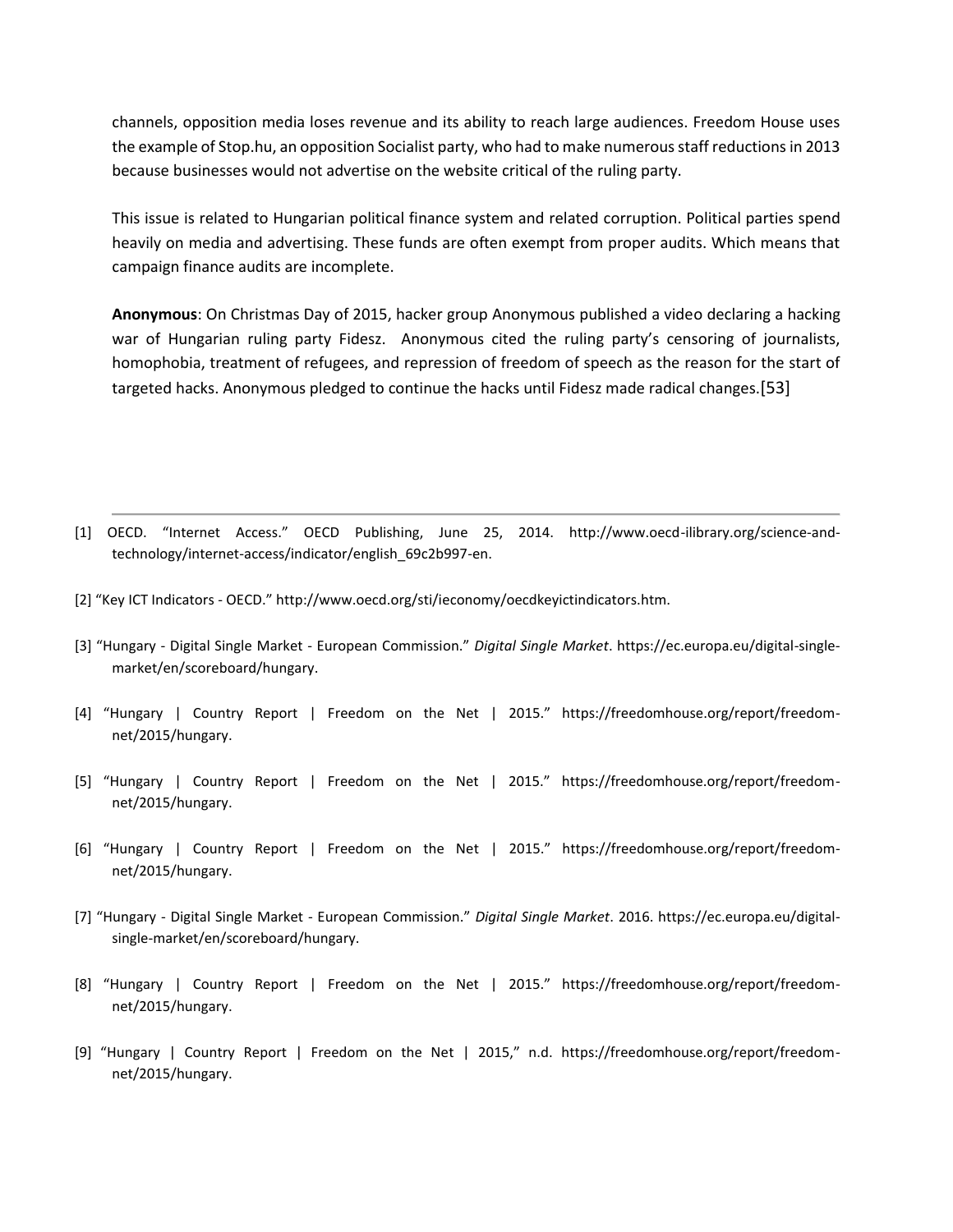- [10] "Flash Report on Landline Services for December 2015." http://nmhh.hu/dokumentum/169478/vezetekes\_jelentes\_2015\_december\_eng.pdf.
- [11] "Flash Report on Landline Services for December 2015." http://nmhh.hu/dokumentum/169478/vezetekes\_jelentes\_2015\_december\_eng.pdf.
- [12] OECD. "Wireless Mobile Broadband Subscriptions." OECD Publishing, June 25, 2014. http://www.oecdilibrary.org/science-and-technology/wireless-mobile-broadband-subscriptions/indicator/english\_1277ddc6-en.
- [13] "Hungary | Country Report | Freedom on the Net | 2015." https://freedomhouse.org/report/freedomnet/2015/hungary.
- [14] "NMHH: Internet Usage by Individuals 2015." http://english.nmhh.hu/dokumentum/171262/citizens\_internet\_survey\_2015.pdf.
- [15] "Investing Guide Hungary 2014 PwC." https://www.pwc.com/hu/hu/publications/investing-inhungary/assets/investing\_guide\_en\_2014.pdf.
- [16] "Hungary | Country Report | Freedom on the Net | 2015," n.d. https://freedomhouse.org/report/freedomnet/2015/hungary.

[17] "Hungary | Country Report | Freedom on the Net | 2015," n.d. [https://freedomhouse.org/report/freedom](https://freedomhouse.org/report/freedom-net/2015/hungary)[net/2015/hungary](https://freedomhouse.org/report/freedom-net/2015/hungary)

- [18] "Hungary | Country Report | Freedom on the Net | 2015." https://freedomhouse.org/report/freedomnet/2015/hungary.
- [19] "The Right to Privacy in Hungary | Privacy International." https://www.privacyinternational.org/node/747.
- [20] "The Anti-Terrorist Legislative Package in Hungary | OSW." http://www.osw.waw.pl/en/publikacje/analyses/2016- 06-15/anti-terrorist-legislative-package-hungary.
- [21] "Higher Prison Sentences for Defamation May Restrict Media Freedom in Hungary, Warns OSCE Representative | OSCE." http://www.osce.org/fom/107908.
- [22] "Hungary | Country Report | Freedom on the Net | 2015," n.d. https://freedomhouse.org/report/freedomnet/2015/hungary.
- [23] "Hungary | Country Report | Freedom on the Net | 2015," n.d. https://freedomhouse.org/report/freedomnet/2015/hungary.
- [24] "Special Service for National Security," n.d. http://nbsz.hu/akadalymentes/?lang=en&mid=42.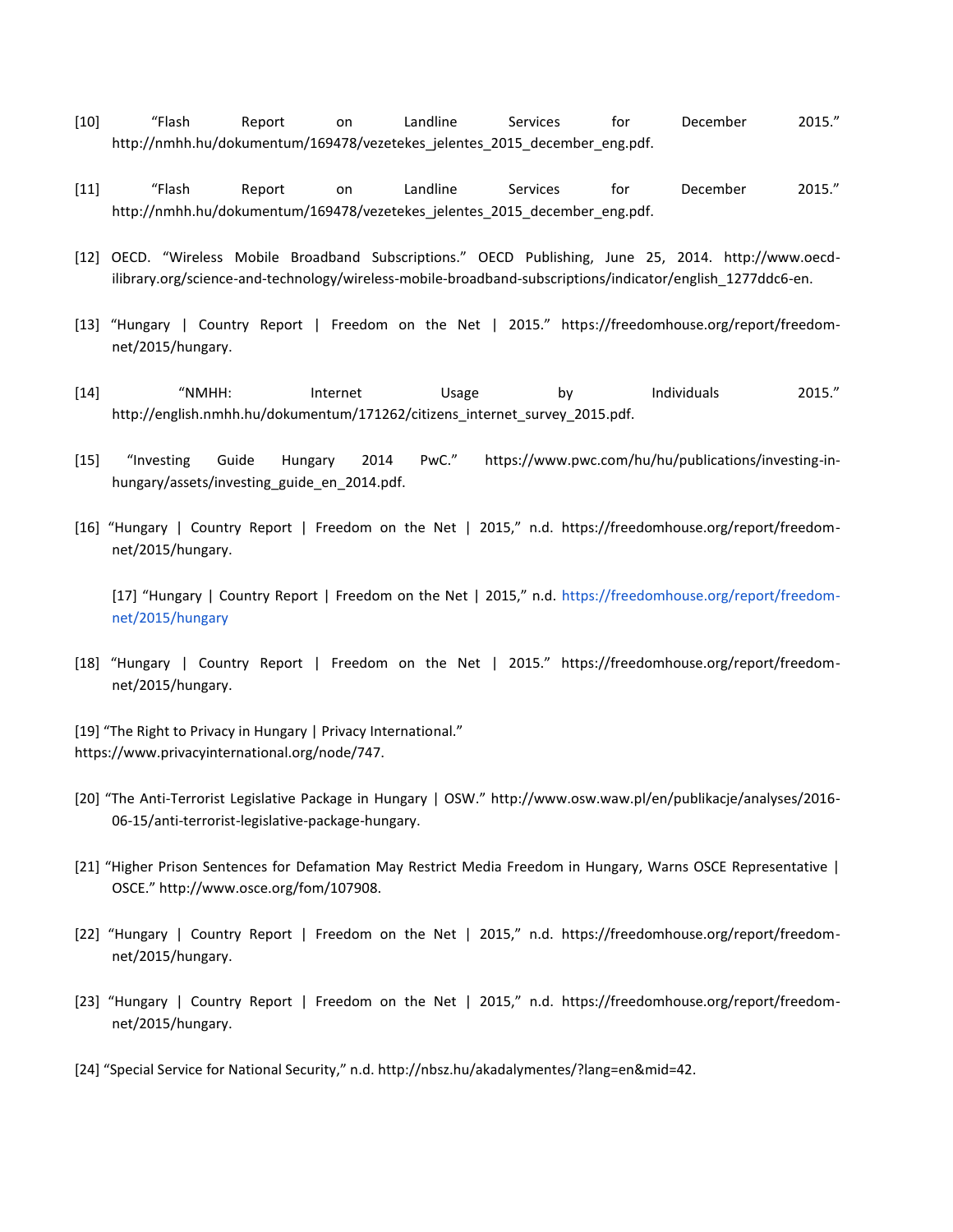- [25] "Hungary | Country Report | Freedom on the Net | 2015," n.d. https://freedomhouse.org/report/freedomnet/2015/hungary.
- [26] "Act CXII of 2011 on the Right of Informational Self-Determination and on the Freedom of Information." Accessed August 5, 2016. http://www.naih.hu/files/Act-CXII-of-2011\_EN\_23June2016.pdf.
- [27] "Hungary « EDRM." http://www.edrm.net/resources/data-privacy-protection/data-protection-laws/hungary.
- [28] "Hungary | Country Report | Freedom on the Net | 2015." https://freedomhouse.org/report/freedomnet/2015/hungary.
- [29] "Hungary | Country Report | Freedom on the Net | 2015," n.d. https://freedomhouse.org/report/freedomnet/2015/hungary.
- [30] "Data Processing in Hungary: New Act and New Authority HG.org," n.d. http://www.hg.org/article.asp?id=24161.
- [31] "The Fundamental Law of Hungary," April 25, 2011. http://www.kormany.hu/download/e/02/00000/The%20New%20Fundamental%20Law%20of%20Hungary.pdf.
- [32] "Hungary's Constitution of 2011." *Constituteproject.org*. https://www.constituteproject.org/constitution/Hungary\_2011.pdf.
- [33] Nehéz-Posony, Márton. "Hungary Press Freedom."http://www.seemo.org/hungary/publicpersons/publicpersons11.html.
- [34] "Act CLXXXV of 2010 on Media Services and Mass Media." http://www.europarl.europa.eu/meetdocs/2009\_2014/documents/libe/dv/hungarian\_media\_law/hungarian\_me dia\_lawen.pdf.
- [35] "Hungary." *Telecommunications Industry Dialogue*[.](http://h) [https://www.telecomindustrydialogue.org/resources/hungary/.](https://www.telecomindustrydialogue.org/resources/hungary/)
- [36] Banisar, David. "Overview of the Access to Information Legislation and Trends in EU Member States." Accessed August 14, 2016. http://www.europarl.europa.eu/document/activities/cont/200805/20080529ATT30376/20080529ATT30376EN.pd f.
- [37] "Hungary." *Telecommunications Industry Dialogue*[.](http://h) [https://www.telecomindustrydialogue.org/resources/hungary/.](https://www.telecomindustrydialogue.org/resources/hungary/)
- [38] "Hungary." *Telecommunications Industry Dialogue*[.](http://h) [https://www.telecomindustrydialogue.org/resources/hungary/.](https://www.telecomindustrydialogue.org/resources/hungary/)
- [39] Lengyel, Mark. "Hungary : Act on E-Commerce." http://merlin.obs.coe.int/iris/2001/10/article109.en.html. [40] "Hungary." *Telecommunications Industry Dialogue*. https://www.telecomindustrydialogue.org/resources/hungary/.
- [41] "HCLU on Freedom of Information." http://tasz.hu/files/tasz/imce/infoangol\_uv.pdf.